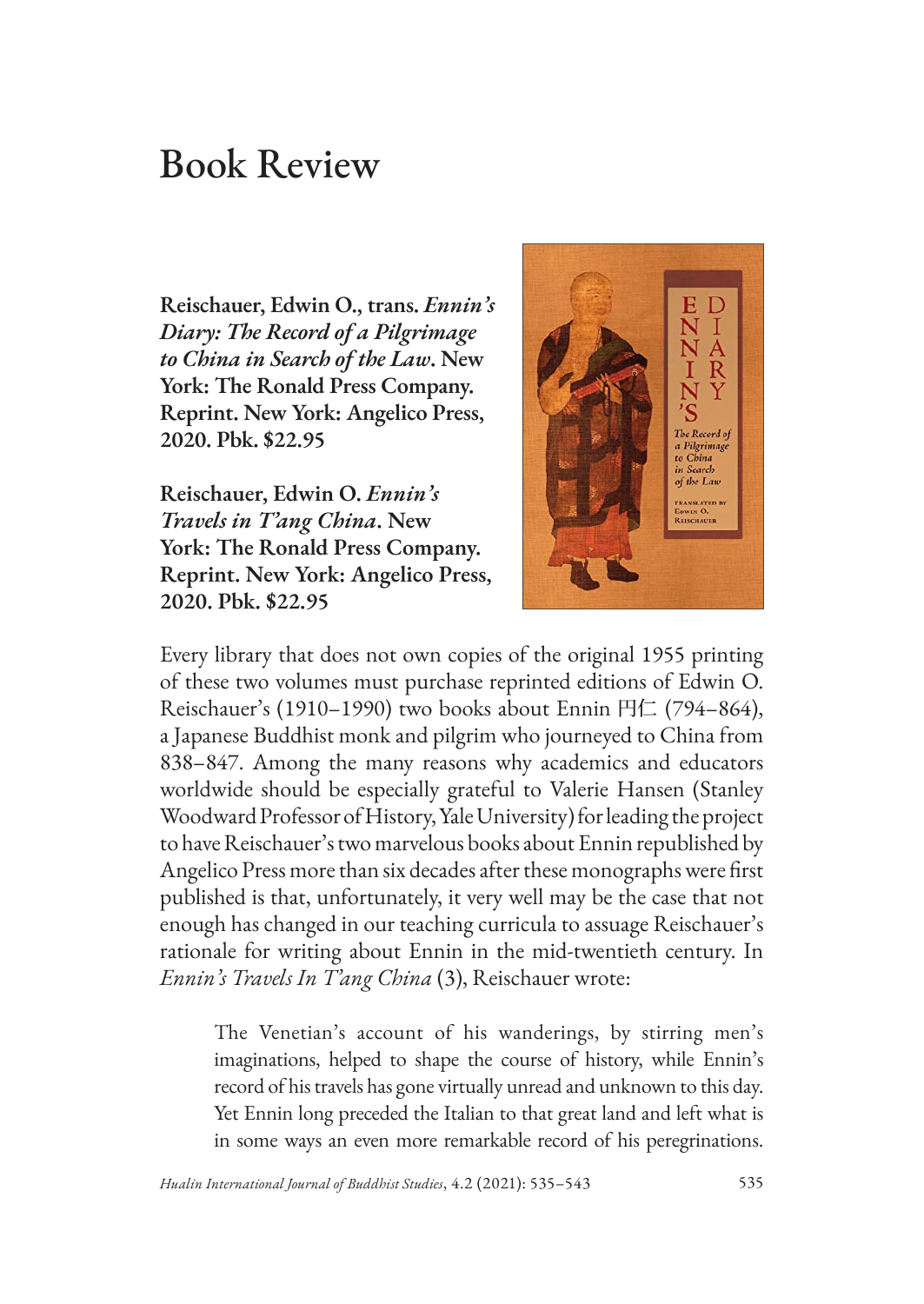The illiterate Marco Polo, years after his travels were over, recounted his adventures orally and in broad and sometimes hazy outline, but Ennin's day-to-day diary of his varied experiences is a unique document for its time in world history.

Marco Polo's (1254–1324) Book of the *Marvels of the World* (It. *Il Milione*, '*The Million*'), dictated to Rustichello da Pisa, remains a mainstay in classrooms across the globe. While I suspect that although a cadre of East Asian studies professors and their students since the publication of Reischauer's two books about Ennin have been treated to Ennin's firsthand account of life in ninth century China and Japan, Polo—who very well may not have traveled to China at all— $^1$  remains the far better-known premodern globetrotter for far too many. This remains a pity because Reischauer's translation of Ennin's diary, *Nittō gūho junrei gyōki* (alt. *Nitto gūho junrei kōki*) 入唐求法巡礼行 記, in *Ennin's Diary: The Record of a Pilgrimage to China in Search of the Law* is one of the most important books ever published about premodern East Asian History. I suspect that many readers would agree with my assessment that Ennin's Diary stands alongside Edward H. Schafer's (1913–1991) *The Golden Peaches of Samarkand: A Study of T'ang Exotics* (1963) as critical English language studies that any research library must own about Tang dynasty (618–907) China. Both books are unequalled in terms of their coverage of a period of Chinese history for which primary sources are comparatively scant and how they perfectly supplement recent publications about the field of Silk Road—and specifically Dunhuang—studies that has grown by leaps and bounds in recent decades. Ennin's firsthand account provides superlative examples of the many points raised by Valerie Hansen in her two excellent textbooks about Silk Road history and archaeological discoveries particularly in Central Asia and western China (in Xinjiang, Gansu, Inner Mongolia, and Tibet), especially with regard to life in the 'Cosmopolitan Terminus of the Silk Road',<sup>2</sup> or Tang Chang'an. Susan Whitfield's complementary volume with

<sup>1</sup> Wood, *Did Marco Polo go to China*?.

<sup>2</sup> Hansen, *The Silk Road: A New History with Documents*, 239–268.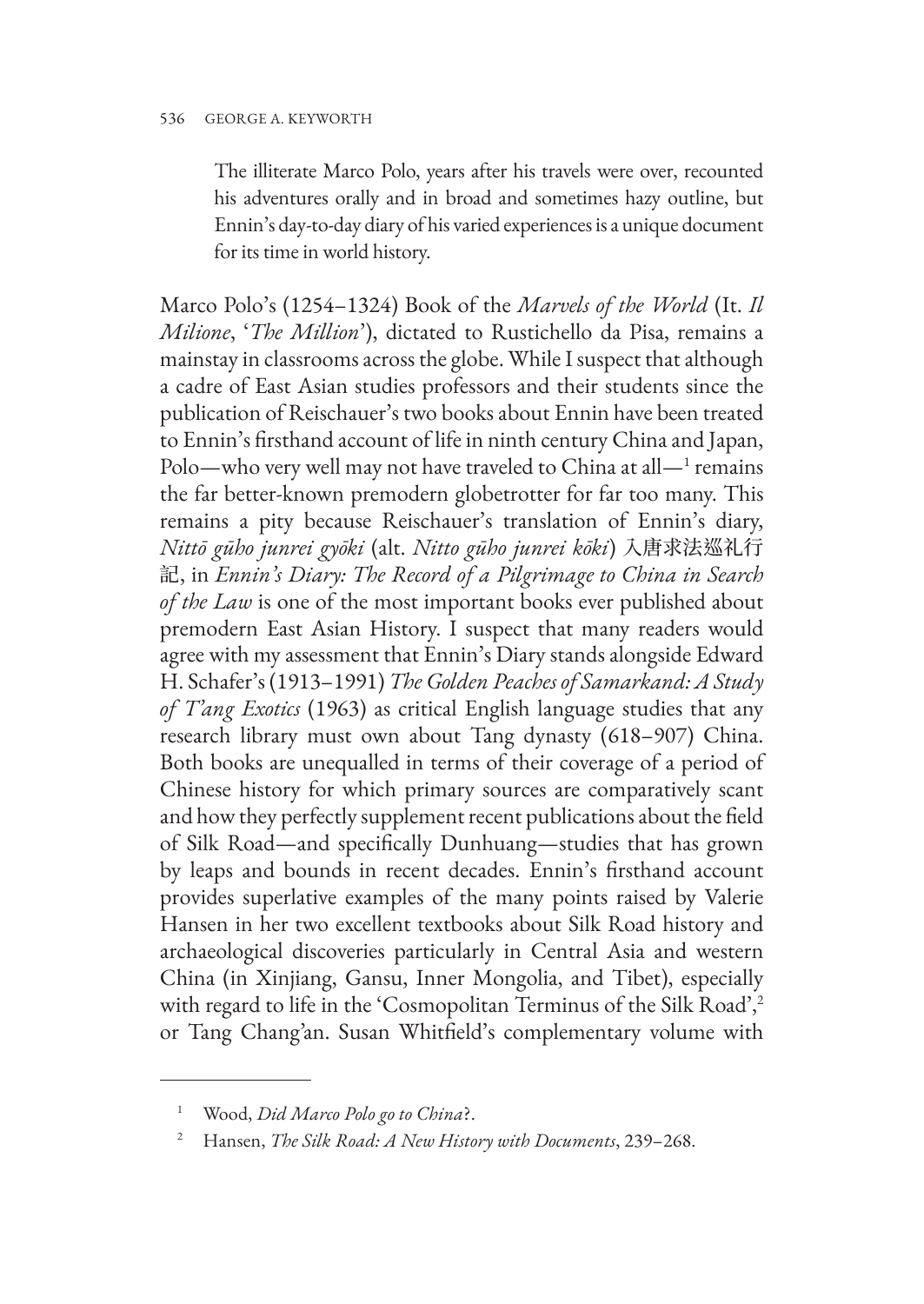even more rare examples of the material culture of medieval China and Inner Asia also requires context only available in English by Reischauer about Ennin or Schafer's *The Golden Peaches of Samarkand*, and perhaps more recently Donald S. Lopez Jr.'s *Hyecho's Journey: The World of Buddhism*.

Although both *Ennin's Diary and Ennin's Travels In T'ang China*  remain timeless studies of Ennin and Tang China by almost any definition of the word, the *Diary* is perhaps more valuable because of the quality of Reischauer's translation. Not only did he provide careful analysis of the extant editions of Ennin's *Nittō gūho junrei gyōki* in the Preface (pp. xv–xviii) with annotation to the *Dai Nihon Bukkyō zensho* 大日本仏教全書 edition he primarily used for his translation (now no. 563 in 72, pp. 84–133), Reischauer's translation is, as none other than Arthur Waley (1889–1966) said, 'extremely full and accurate'.3 In their reviews, Edwin G. Pulleyblank (1922–2013), Jacques Gernet (1921–2018), Arthur W. Hummel (1920–2001), and Arthur F. Wright (1913–1976) chastised Reischauer especially for many mistranslations of bureaucratic titles, which any reader can now check for accuracy against Charles O. Hucker's (1919–1994 ) *A Dictionary of Official Titles in Imperial China* (1985). No reader should be unaware of T. H. Barrett's point that Ennin 'can hardly be termed a neutral witness<sup>34</sup> when it comes to the many-sometimes fantastic—edicts recorded in Ennin's *Diary*. But no one can discount the detail with which both Ennin wrote about nearly everything he witnessed in Tang China and perceived those events from the perspective of a Japanese Tendai 天台 monk or that Reischauer's annotation is copious. It is somewhat regrettable that the decision was not taken to update the use of Wade-Giles to the now standard Pinyin Romanization system for Chinese. But this is a reprint edition, after all, and exposing students to this antiquated system for rendering Chinese into Roman letters can become a springboard to allow them to utilize many sources published before the 1990s.

<sup>3</sup> Waley, Review of *Ennin's Diary*, 198.

<sup>4</sup> Barrett, *Taoism under the T'ang*, 86, 87; Barrett, 'The Madness of Emperor Wuzong', 175.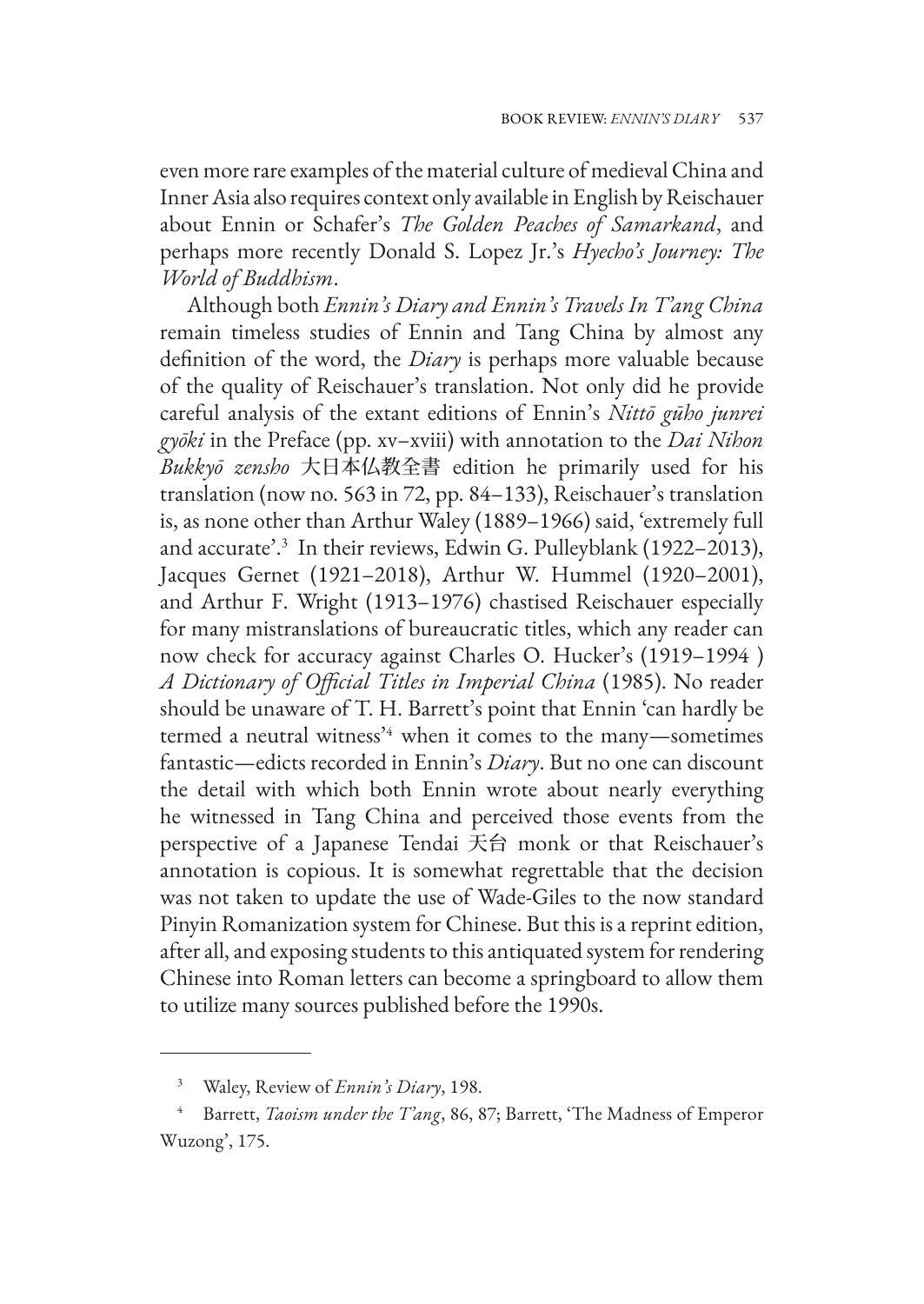## 538 GEORGE A. KEYWORTH

*Ennin's Diary* covers each of the four rolls (Reischauer calls *juan* or *kan* 巻 'scrolls'), which includes his departure as part of the official diplomatic mission to Tang China led by Fujuwara no Tsunetsugu 藤原常嗣 (d. 840), and joined by pilgrim-monks Jōgyō 常暁 (d. 867; in China 838–839), Engyō 円行 (799–852; in China 838–839), and Ensai 円載 (d. 877), among others. Their party shipwrecked upon arrival. But Ennin and the group disembarked on the second day of the seventh lunar month of 838. One of the highlights of *Ennin's Diary* is the story of the Koreans with whom he lodged and traveled, including Chang Pogo 張保皐 (787–846), who established a thriving trading empire and assertively interceded in Korean politics (*Ennin's Travels*, 287–294), before Ennin traveled north to Mount Wutai in early 840, and then to reside in the capital at Daxingshan Temple 大興 善寺 later that year. *Ennin's Diary* is a superb source for information about teachers of Esoteric Buddhism (*mikkyō* 密教), rituals, and even Sanskrit, as well as the aforementioned imperial edicts and evidence of the intricate bureaucratic life of Tang China. It also provides immediate evidence about the book collecting done by Japanese pilgrims to the East Asian continent at this time.

*Ennin's Travels in T'ang China*, the accompanying volume to *Ennin's Diary*, received far greater scrutiny from reviewers when it was published, and remains far more problematical in several respects than *Ennin's Diary*. *Ennin's Travels in T'ang China* addresses several themes more likely to appeal to a wider readership than *Ennin's Diary*, including seafaring, especially among ninth century Japanese, Koreans, and Chinese, travel in Tang China by boat or on foot, roads and waterways, economic conditions (including the use of charcoal, the sale and purchase of copper), monastic life (e.g., bathing and great festivals), and especially the practice—rather than doctrines of Buddhism in China and Japan.<sup>5</sup> Contemporary readers would do well to bear in mind several of the criticisms raised by George Sansom (1883–1965), including the following:

<sup>5</sup> Frankel, Review of *Ennin's Diary*; Wright, Review of *Ennin's Diary*, 122– 123.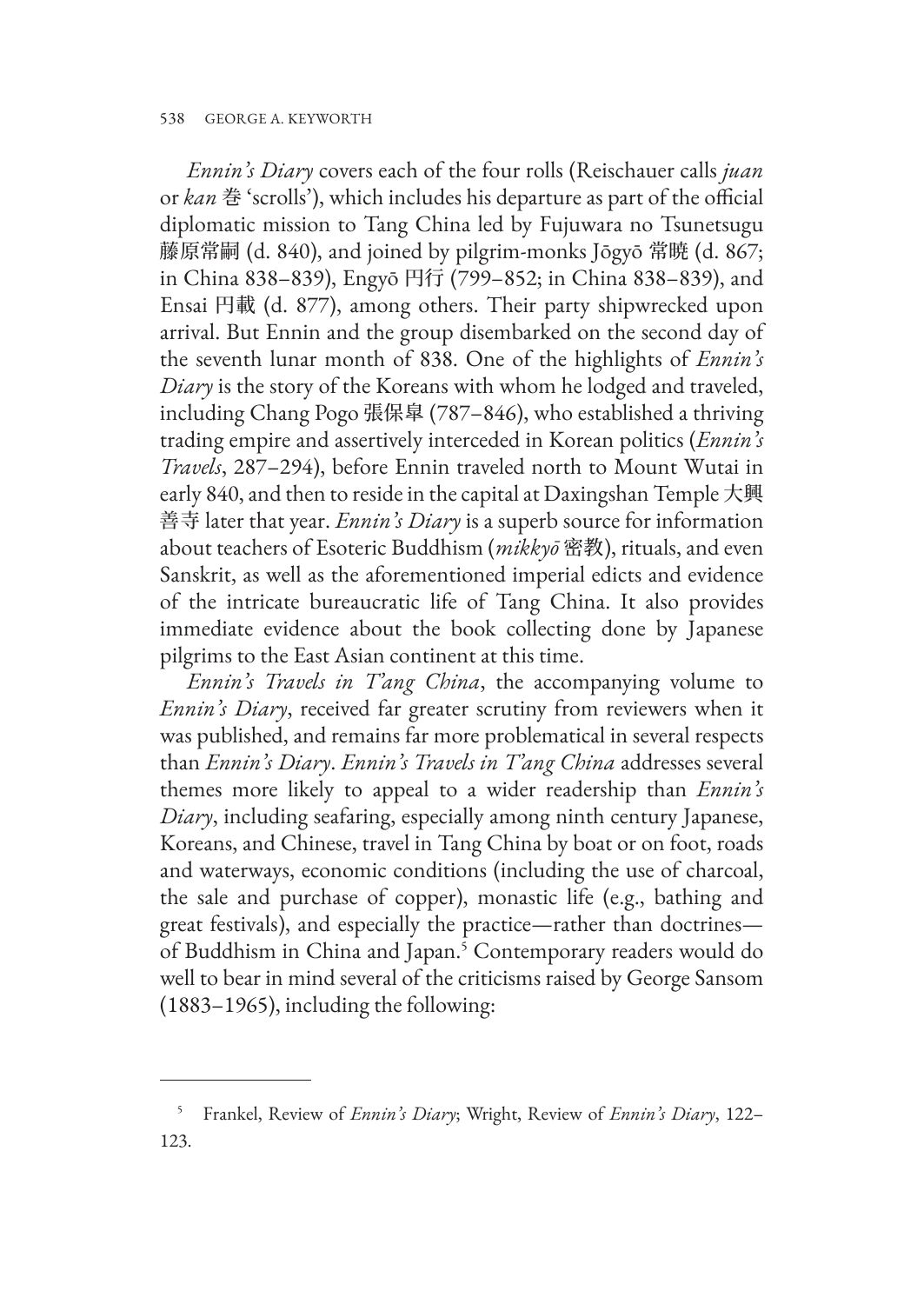I must enter a mild protest against his somewhat reckless use in this context of the comparative method of historical analysis. Cautiously used it is a very fruitful technique, but it has its dangers. Thus I think that his comparison of Ennin's diary with the narrative of Marco Polo is rather strained and not illuminating, while to compare Ennin and Boswell seems to me to be more than a little far-fetched. In general I doubt the usefulness of treating under one rubric things or ideas which are distant in time and different in kind. Talking of foreign missions in T'ang times, he says: 'Today embassies and diplomatic relations in general may suggest pompous artificiality. For the most part missions abroad have little to do with a country's inner development and, instead of shaping international relations, tend to be merely the surface manifestations of the strains and stresses arising at points of more vital contact between nations. But this was by no means the situation in the Far East in the ninth century.'6

Looking back at Reischauer's works and life with the benefit of hindsight, we know he became a diplomat and was appointed U.S. Ambassador to Japan from 1961–1966 by President John F. Kennedy (1917–1963). Therefore, Sansom's assessment may have been more apt than he knew when he wrote his review. Arthur Waley fittingly noticed that Reischauer mistakenly assumed that Japanese ships at this time had rudders.7 These and other seemingly insignificant errors still do not mar *Ennin's Travels in T'ang China* to the extent that the topics raised in each chapter, embassies (Chap. 3), Ennin and Chinese officials (Chap. 4), life in Tang China (Chap. 5), 'Popular Buddhism' (Chap. 6), the Huichang 會昌era (842–845) anti-Buddhist persecution (Chap. 7) and Koreans in China (Chap. 8), are any less illuminating today than they were when first published in 1955.

One of the desiderata raised by Denis Twitchett (1925–2006) in his review of both books by Reischauer has thankfully been addressed in recent decades by scholars in Japan and in the west: Twitchett hoped that attention would be paid to another Tendai monk-pilgrim

<sup>6</sup> Sansom, Review of *Ennin's Diary*, 375.

<sup>7</sup> Waley, Review of *Ennin's Diary*, 198.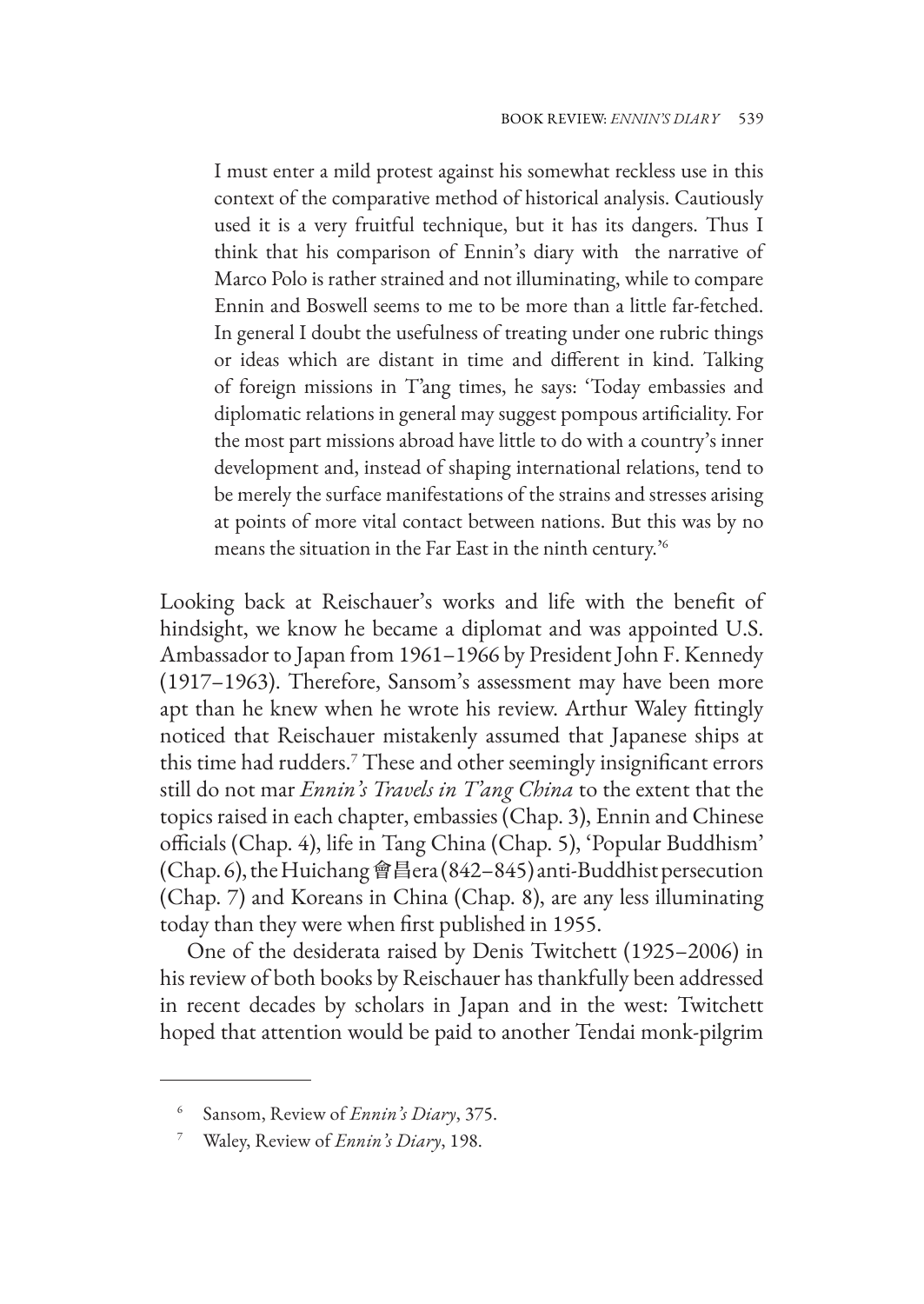and perhaps 'more accurate observer' named Jōjin 成尋 (1011–1081). Jōjin's diary, *San Tendai Godaisan ki* 参天台五臺山記 (Diary of Travels to Mount Tiantai and Mount Wutai), covers only two years in China, 1072–1073, but it has become an excellent source with which to compare and contrast not only myriad changes that transpired in China between the ninth and eleventh centuries, but also how Japanese travelers' perceptions of Chinese—and Koreans—had changed, too.8 The extent to which Reischauer's study and translation of Ennin's diary transformed the academic discourse about medieval China and Japan can be revealed by the fact that a version of *Ennin's Travels to T'ang China* was translated into Japanese in 1984; the current 2005 edition by Reischauer is currently available among a widely accessible series of books available in almost any bookstore in Japan. Reischauer's books are 'landmarks in Far Eastern studies',9 or East Asian studies in modern parlance. We are indebted to Valerie Hansen not only for republishing these two classic books about Ennin, but also for the separate and effective forwards to each monograph that provide brief and judicious summaries of how Reischauer and his research about Ennin and his diary have stood the test of time. These books, and especially *Ennin's Diary*, will be valuable additions to the list of excellent sourcebooks now available for teaching about medieval Chinese and Silk Road history, as well as historical political relations between China, Korea, and Japan. Let us hope that Angelico Press can keep these books in print for many years to come.

<sup>8</sup> Borgen, '*San Tendai Godai san ki*', 'The Case of the Plagiaristic Journal', 'Jōjin Ajari no Haha no Shū', 'Jōjin's Travels from Center to Center'; Keyworth, 'Jōjin on the spot'; Saitō, *Tendai nittō nissōsō no jiseki kenkyū*.

<sup>9</sup> Waley, Review of *Ennin's Diary*, 199.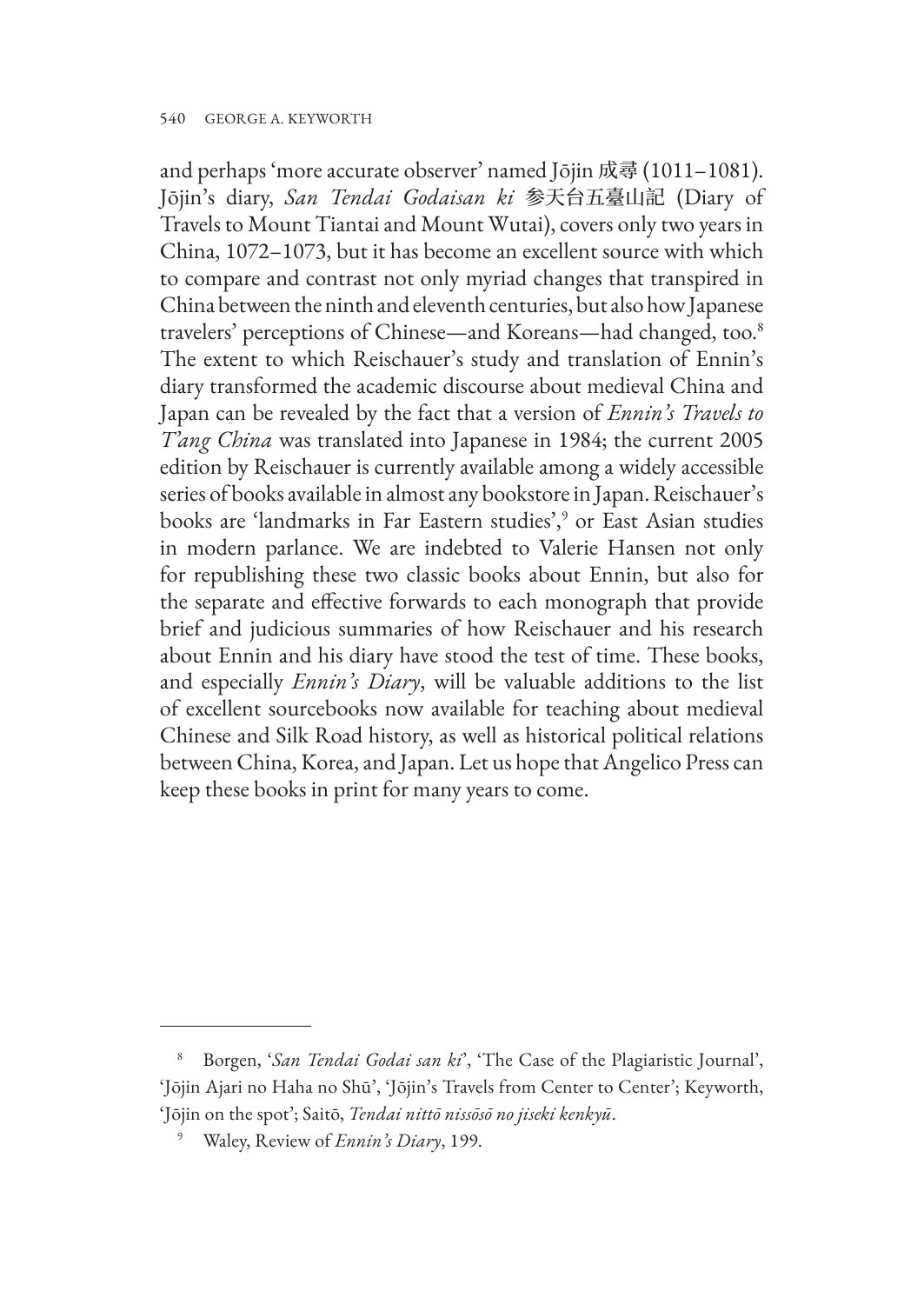## **Bibliography**

- Barrett, T. H. *Taoism under the T'ang: Religion and Empire during the Golden Age of Chinese History*. London: Wellsweep, 1996.
	- ———. 'The Madness of Emperor Wuzong'. *Cahiers d'Extrême-Asie* [Journal of the Far East] 14 (2004): 173–186.
- Borgen, Robert. '*San Tendai Godai san ki* as a Source for the Study of Sung History'. *Bulletin of Sung-Yüan Studies* 19 (1987): 1–16.
- ———. 'The Case of the Plagiaristic Journal: A Curious Passage from Jōjin's Diary'. In *New Leaves: Studies of Japanese Literature in Honor of Edward G. Seidensticker*, edited by Aileen Gatten and Anthony Hood Chambers, 63–88. Ann Arbor: Center for Japanese Studies, University of Michigan, 1993.
	- —. 'Jōjin Ajari no Haha no Shū [成尋阿闍梨母集], a Poetic Reading'. In *The Distant Isle: Studies and Translations of Japanese Literature in Memory of Robert Brower*, edited by Thomas Blenman Hare, Robert Borgen, and Sharalyn Orbaugh, 1–34. Ann Arbor: Center for Japanese Studies, University of Michigan, 1997.
	- ———. 'Jōjin's Travels from Center to Center (with some Periphery in between)'. In *Heian Japan, centers and peripheries*, edited by Mikael S. Adolphson, Edward Kamens, and Stacie Matsumoto, 384–414. Honolulu: University of Hawai'i Press, 2007.
- *Dai Nihon Bukkyō zensho* 大日本仏教全書 [Complete Buddhist Works of Japan] 1912–1922, rev. ed. Tokyo: Suzuki Gakujutsu Zaidan 鈴木学術財団, 1970–1973.
- Frankel, Hans H. Review of *Ennin's Diary: Record of a Pilgrimage to China in Search of the Law* and *Ennin's Travels in T'ang China*, by Edwin O. Reischauer. *The American Historical Review* 61, no. 2 (January 1956): 403–404.
- Gernet, Jacques. Review of *Ennin's Diary: Record of a Pilgrimage to China in Search of the Law* and *Ennin's Travels in T'ang China*, by Edwin O. Reischauer. *T'oung Pao* 45, no. 1/3 (1957): 237– 241.
- Hansen, Valerie. *The Silk Road: A New History*. Oxford: Oxford University Press, 2012.
	- ———. *The Silk Road: A New History with Documents*. Oxford: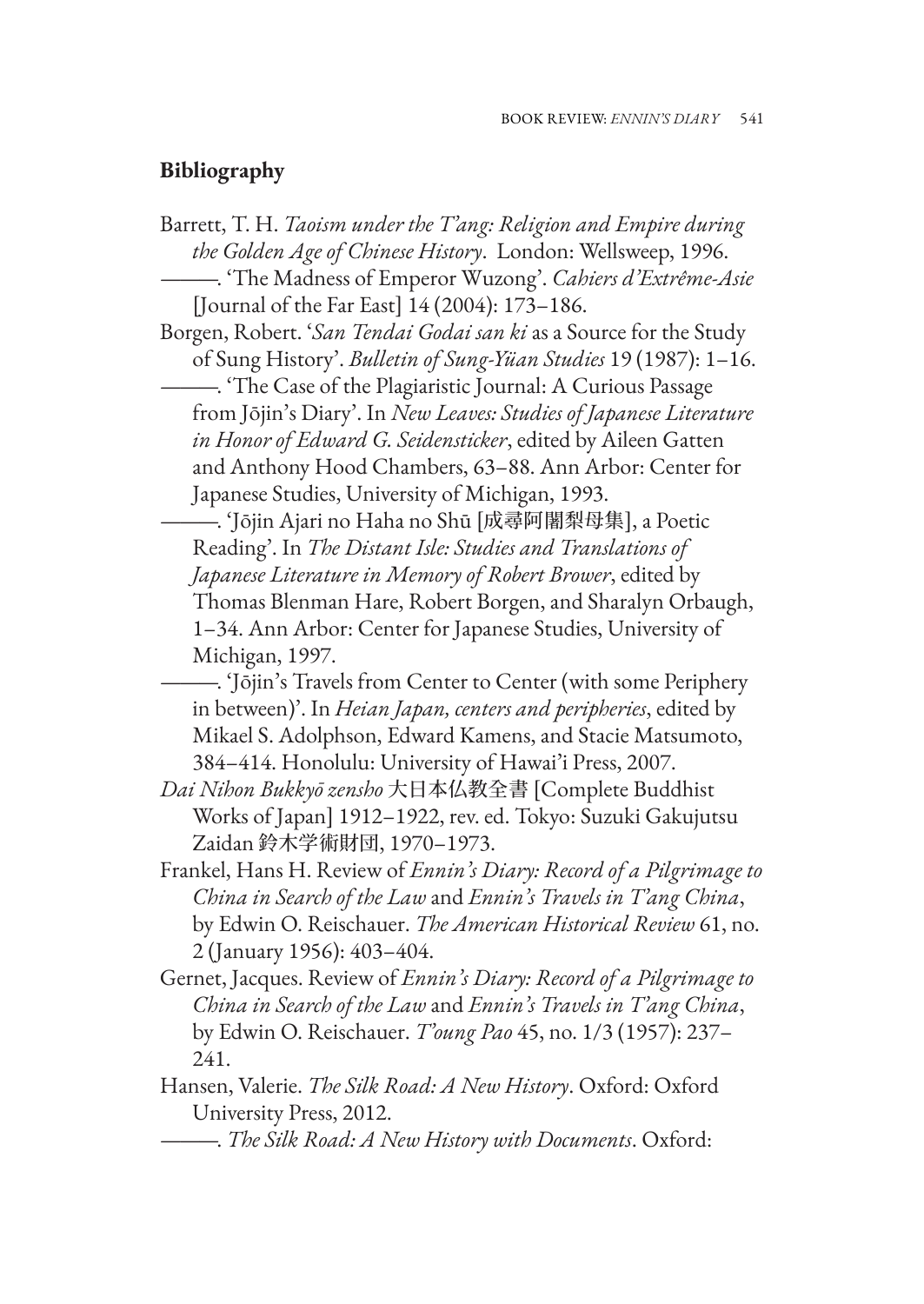542 GEORGE A. KEYWORTH

Oxford University Press, 2016.

- Hucker, Charles O. *A Dictionary of Official Titles in Imperial China*. Stanford: Stanford University Press, 1985.
- Hummel, Arthur W. Review of *Ennin's Diary: Record of a Pilgrimage to China in Search of the Law* and *Ennin's Travels in T'ang China*, by Edwin O. Reischauer. *Harvard Journal of Asiatic Studies* 18, no. 3/4 (December 1955): 467–474.
- Keyworth, George A. 'Jōjin on the spot: some remarkable evidence of eleventh-century Chinese Buddhism from the *San Tendai Godaisan ki*'. *Studies in Chinese Religions* 2, no. 4 (2016): 366– 382.
- Lopez, Donald S. Jr. *Hyecho's Journey: The World of Buddhism*. Chicago: University of Chicago Press.
- Pulleyblank, E. G. Review of *Ennin's Diary: Record of a Pilgrimage to China in Search of the Law* and *Ennin's Travels in T'ang China*, by Edwin O. Reischauer. *Bulletin of the School of Oriental and African Studies, University of London*, 19, no. 1 (1957): 197–198.
- Reischauer, Edwin O. (エドウイン・O・ライシャワー). *Ennin Tōdai Chūgoku heno tabi: Nittō guhō junrei gyōki no kenkyū* 円仁唐代中 国への旅:「入唐求法巡礼行記」の研究 [Ennin's Travels in Tang China: A Study of A Pilgrimage to China]. Translated by Tamura Kansei 田村完誓. Kōdansha gakujutsu bunko 講談社学術文 庫 [Kōdansha Academic Book Series] No. 1379. 9th ed. Tokyo: Kōdansha 株式会社講談社, 2005.
- Sanson, George. Review of *Ennin's Diary: Record of a Pilgrimage to China in Search of the Law*, by Edwin O. Reischauer; *China in the 16th Century*, by Louis J. Gallagher; *The Wise Man from the West*, by Vincent Cronon; *An Introduction to Japan*, by Herschel Webb. *Pacific Affairs* 28, no. 4 (December 1955): 373–378.
- Saitō Enshin 斉藤圓真. *Tendai nittō nissōsō no jiseki kenkyū* 天台入 唐入宋僧の事跡研究 [Study of the traces of Tendai monks who ventured to Tang and Song China]. Tokyo: Sankibo busshorin 山 喜房仏書林, 2006.
- Schafer, Edward H. *The Golden Peaches of Samarkand: A Study of T'ang Exotics*. Berkeley: University of California Press, 1963.
- Twitchett, D. Review of *Ennin's Diary: Record of a Pilgrimage to*